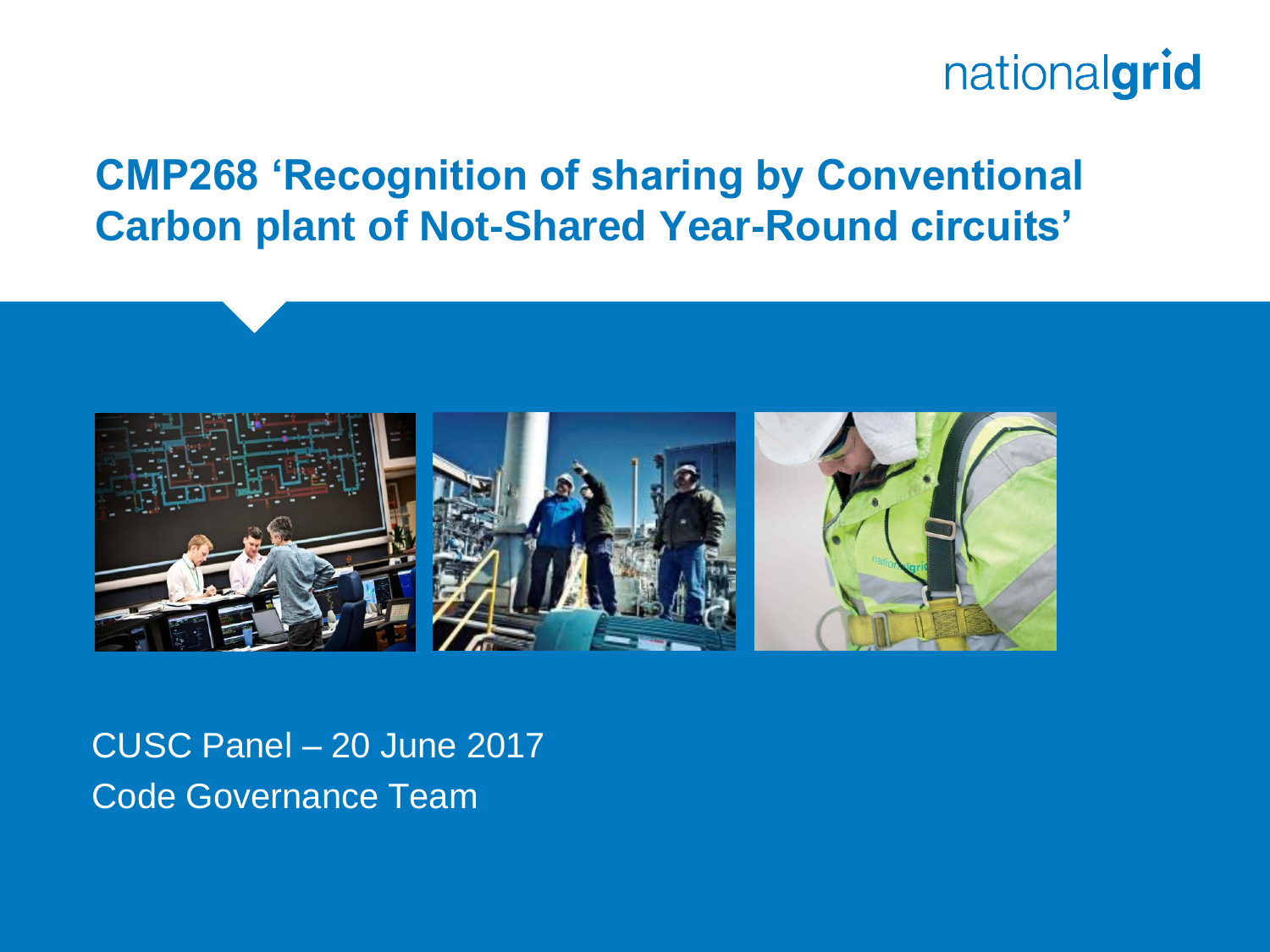### **Background**

- CMP268 was raised by SSE and was submitted to the CUSC Modifications Panel for their consideration on the 27 July 2016.
- CMP268 aims to change the charging methodology to more appropriately recognise that the different types of "Conventional" generation pays. The change to the charging methodology would take the form that for generators which are classed as Conventional Carbon, the generator's ALF should be applied to both its Not-Shared Year-Round as well as its Shared Year-Round tariff elements.
- CMP268 was proposed as **urgent**. The Authority **granted urgency** on the 23 August 2016. The CUSC Panel Chair wrote to the Authority with an urgent timetable outlined on the 26 August 2016.
- The modification was sent back by the Authority on the **2 December 2016**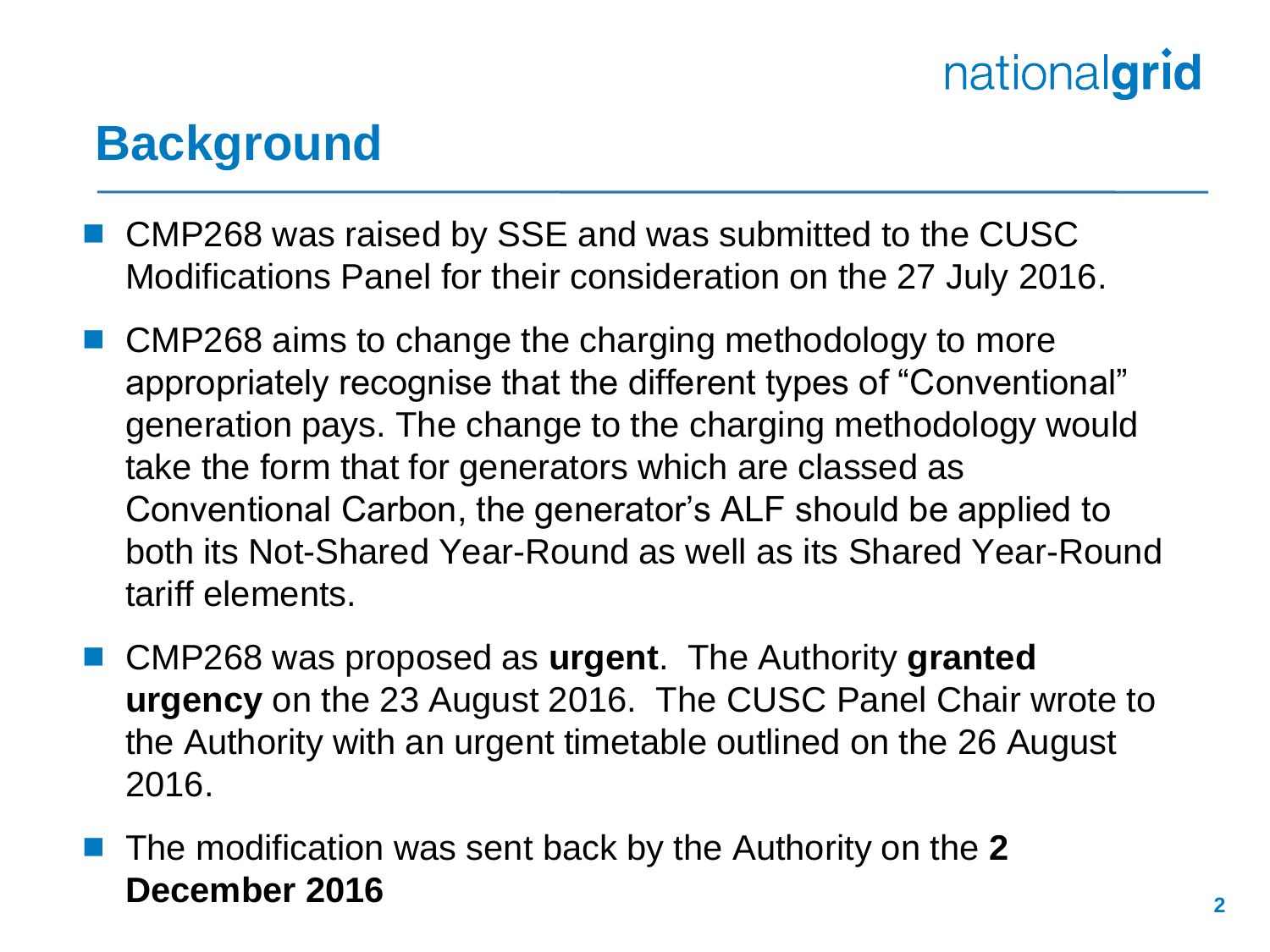### **Send back Workgroup conclusions**

- The Authority sent back the modification on the **2 December 2016**  and specified that the following be completed:
	- (a)Consider evidence already submitted and whether any additional evidence would be required for the Panel and the Authority to properly consider the merits of the proposal. *This can be found in Section 2 of the send back section and annex 1 & 2.*
	- (b)The Final Modification Report to consider in more depth the impacts of the modification when compared with maintaining the current system. *This can be found in section 3 of the send back section*.
	- (c)The Workgroup to consider whether further consultation on the proposals and evidence is required (see next slide)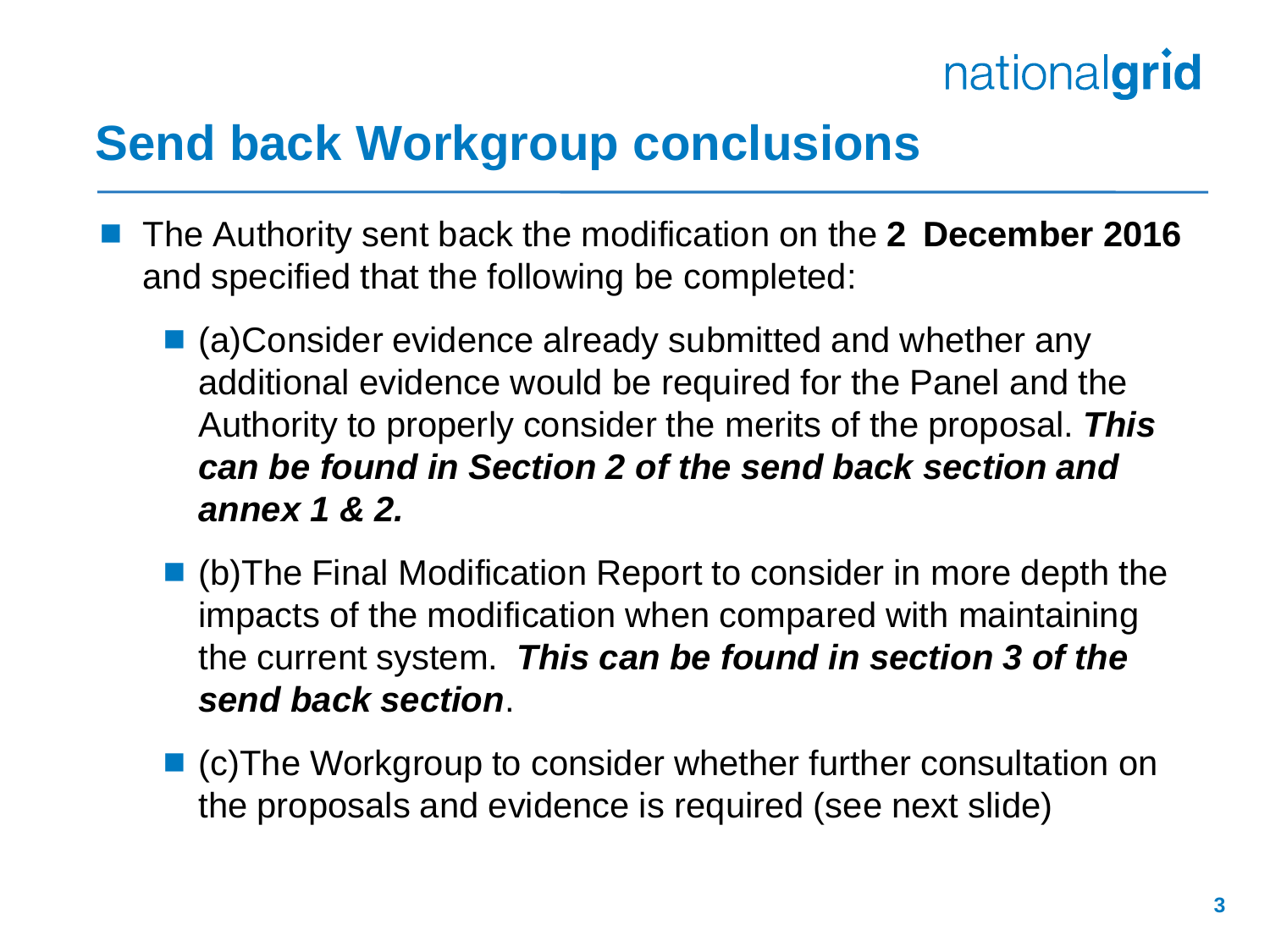### **Workgroup Consultation and WACMs**

- The Workgroup considered, as required under the send back letter, whether a Workgroup Consultation should be carried out. They concluded that this was not required. They considered that a Code Administrator Consultation would be sufficient due to the fact that the Workgroup considered CMP213 in more depth and concluded that there would be no change in the outcome of this analysis.
- No WACMs were raised by the Workgroup in either the Original or send back process (as recommended by the Panel during the send back process)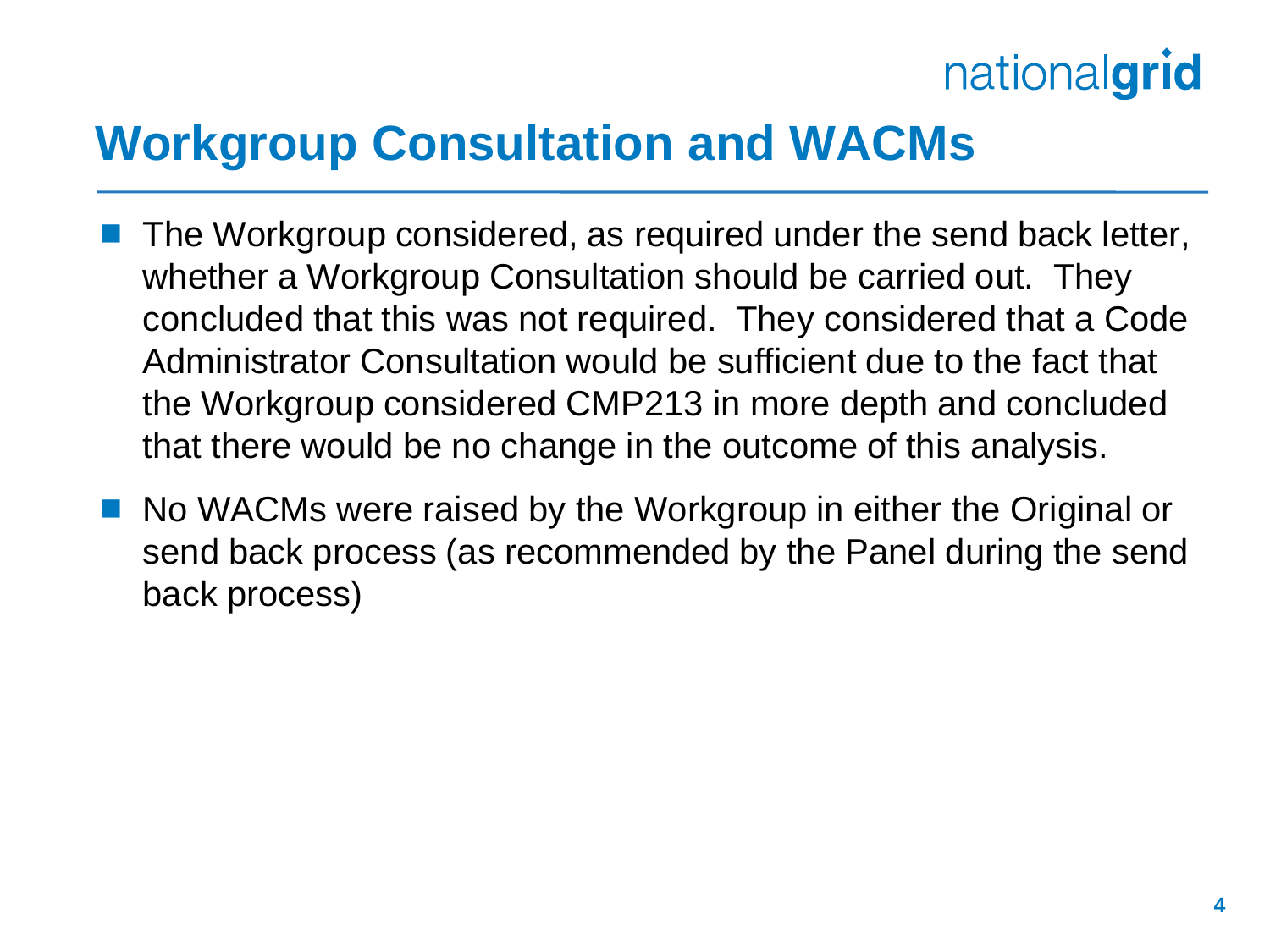

#### **Proposed CUSC Modification**

**This Proposal seeks to amend;** 

■ Changes to Section 14 – Charging Methodology.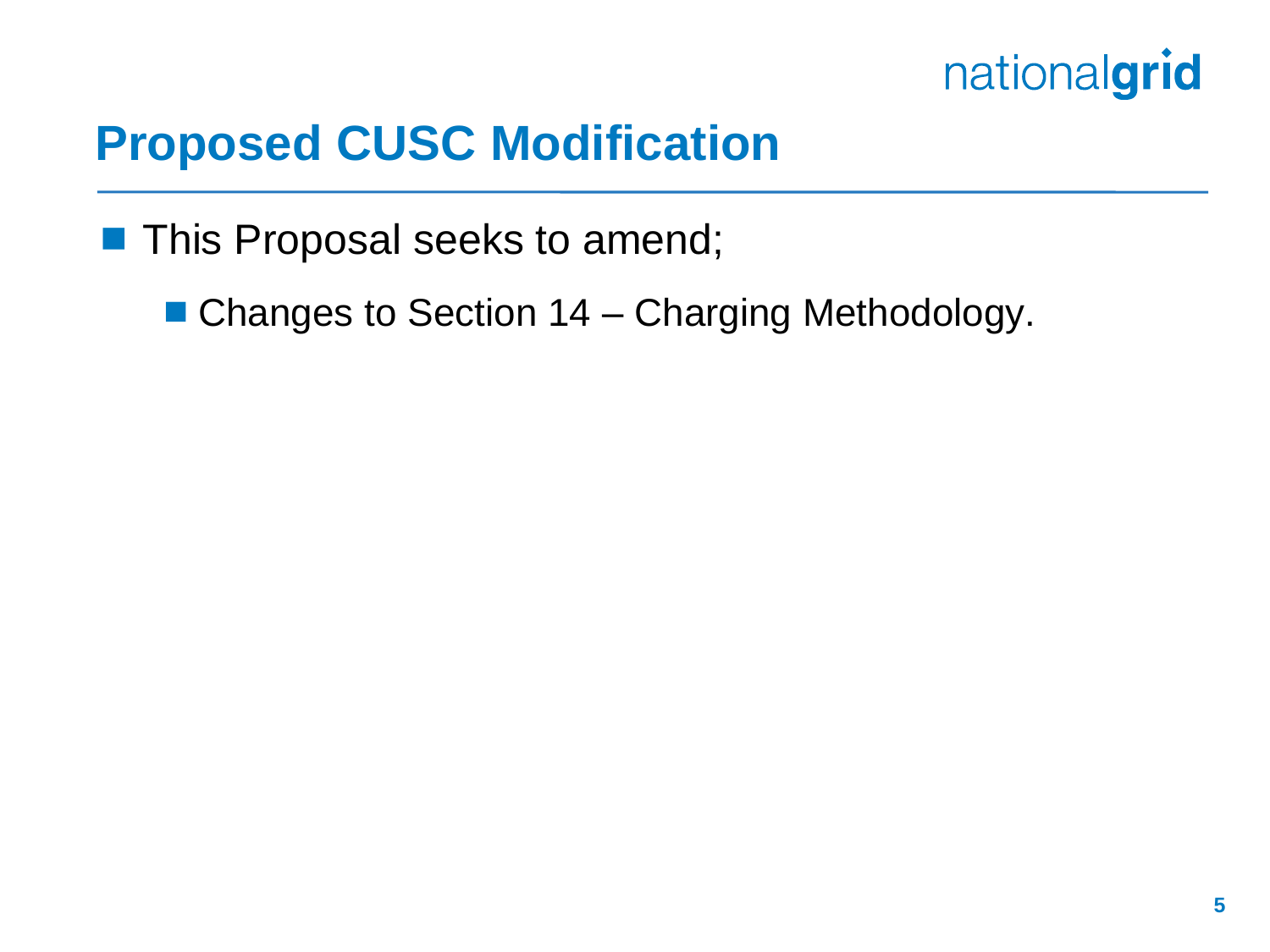#### **Next Steps**

- The Panel are invited to:
	- Accept the Workgroup Report
	- Agree for CMP268 to progress to Code Administrator Consultation for 5 working days opening today (20 June 2017)
- The Code Administrator suggests adding a front page to the Consultation highlighting the two views in the Workgroup and outlining the fact that there are two reports, what work has been carried out etc.